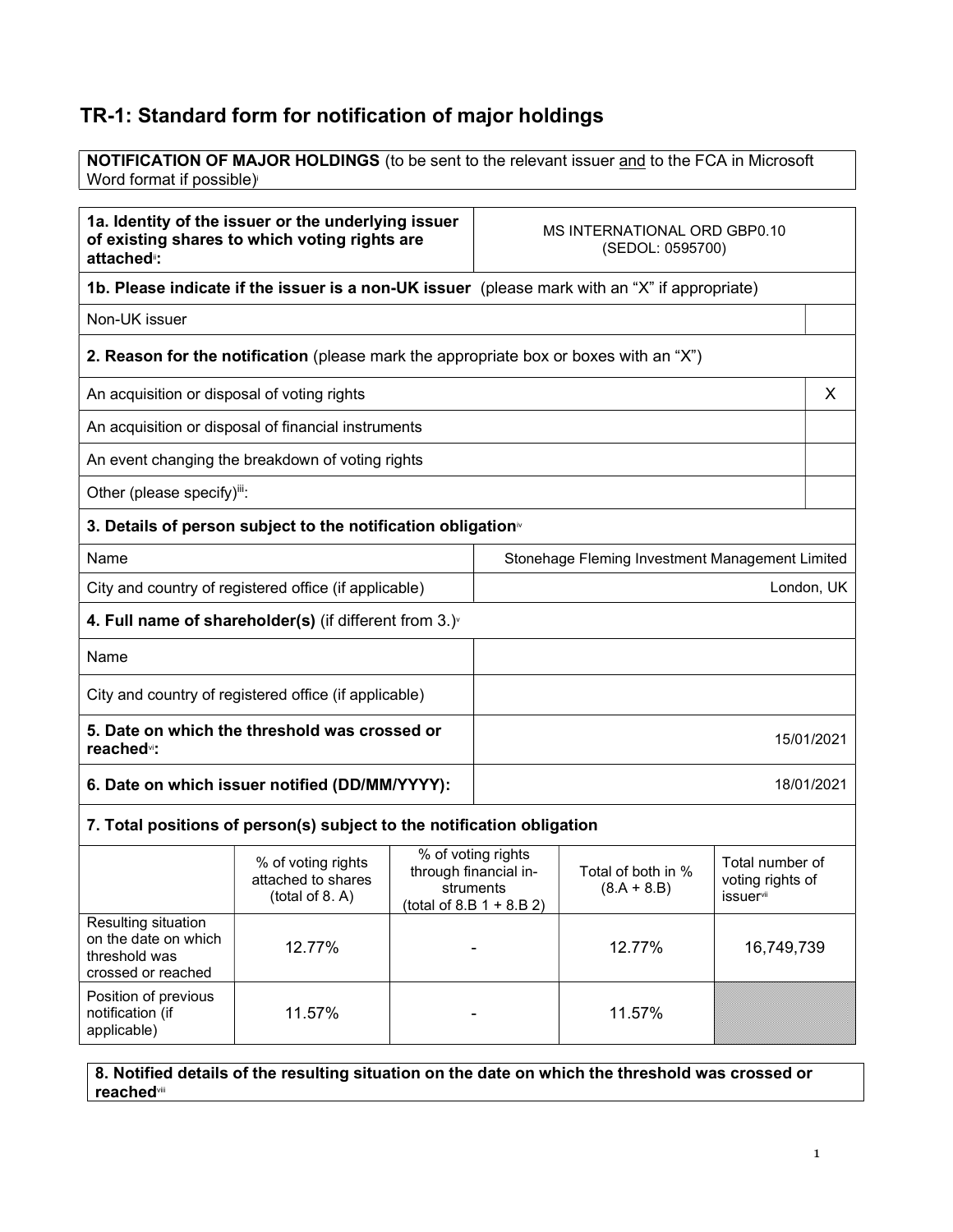| A: Voting rights attached to shares    |                                                               |                                                                       |                                                               |                                                                       |
|----------------------------------------|---------------------------------------------------------------|-----------------------------------------------------------------------|---------------------------------------------------------------|-----------------------------------------------------------------------|
| Class/type of<br>shares                | Number of voting rightsix                                     |                                                                       | % of voting rights                                            |                                                                       |
| ISIN code (if possible)                | <b>Direct</b><br>(Art 9 of Directive<br>2004/109/EC) (DTR5.1) | <b>Indirect</b><br>(Art 10 of Directive<br>2004/109/EC)<br>(DTR5.2.1) | <b>Direct</b><br>(Art 9 of Directive<br>2004/109/EC) (DTR5.1) | <b>Indirect</b><br>(Art 10 of Directive<br>2004/109/EC)<br>(DTR5.2.1) |
| <b>Ordinary Shares</b><br>GB0005957005 | 2,138,284                                                     |                                                                       | 12.77%                                                        | $\blacksquare$                                                        |
|                                        |                                                               |                                                                       |                                                               |                                                                       |
|                                        |                                                               |                                                                       |                                                               |                                                                       |
| <b>SUBTOTAL 8. A</b>                   | 2.138.284                                                     |                                                                       | 12.77%                                                        |                                                                       |

| B 1: Financial Instruments according to Art. 13(1)(a) of Directive 2004/109/EC (DTR5.3.1.1 (a)) |                                        |                                         |                                                                                                        |                    |
|-------------------------------------------------------------------------------------------------|----------------------------------------|-----------------------------------------|--------------------------------------------------------------------------------------------------------|--------------------|
| <b>Type of financial</b><br>instrument                                                          | <b>Expiration</b><br>date <sup>x</sup> | Exercise/<br><b>Conversion Periodxi</b> | <b>Number of voting rights</b><br>that may be acquired if<br>the instrument is<br>exercised/converted. | % of voting rights |
|                                                                                                 |                                        |                                         |                                                                                                        |                    |
|                                                                                                 |                                        |                                         |                                                                                                        |                    |
|                                                                                                 |                                        |                                         |                                                                                                        |                    |
|                                                                                                 |                                        | <b>SUBTOTAL 8. B 1</b>                  |                                                                                                        |                    |

| B 2: Financial Instruments with similar economic effect according to Art. 13(1)(b) of Directive |  |
|-------------------------------------------------------------------------------------------------|--|
| 2004/109/EC (DTR5.3.1.1 (b))                                                                    |  |

| <b>Type of financial</b><br>instrument | $\sqrt{ }$<br><b>Expiration</b><br>$date^{\times}$ | Exercise/<br><b>Conversion</b><br>Period xi | <b>Physical or</b><br>cash<br><b>settlement</b> xii | Number of<br>voting rights | % of voting rights |
|----------------------------------------|----------------------------------------------------|---------------------------------------------|-----------------------------------------------------|----------------------------|--------------------|
|                                        |                                                    |                                             |                                                     |                            |                    |
|                                        |                                                    |                                             |                                                     |                            |                    |
|                                        |                                                    |                                             |                                                     |                            |                    |
|                                        |                                                    |                                             | <b>SUBTOTAL</b><br>8.B.2                            |                            |                    |

9. Information in relation to the person subject to the notification obligation (please mark the applicable box with an "X")

Person subject to the notification obligation is not controlled by any natural person or legal entity and does not control any other undertaking(s) holding directly or indirectly an interest in the (underlying) issuerxili **X** 

2